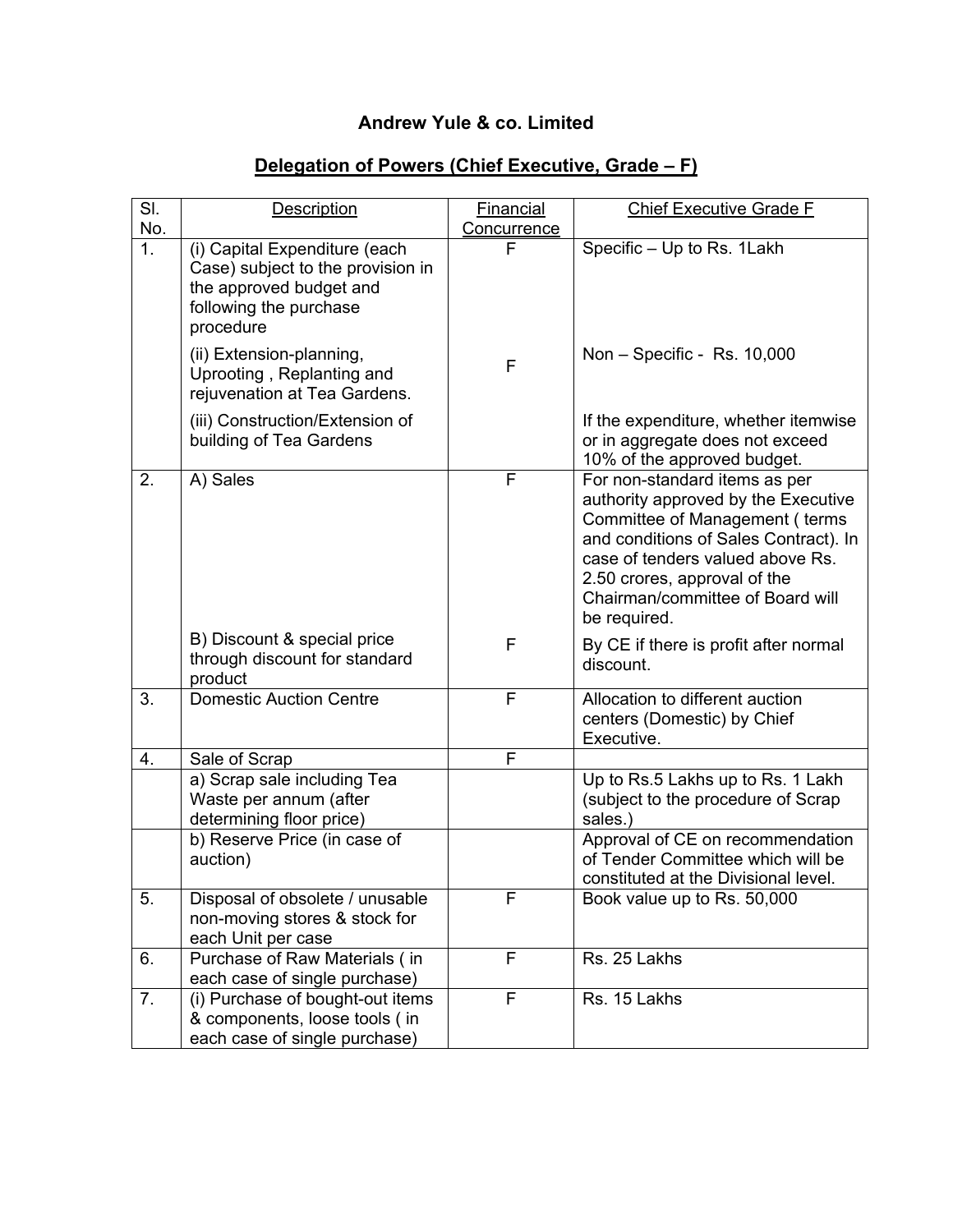|     | (For items imported from<br>collaborators of single source<br>items (monopoly in nature) the<br>approval should be taken once<br>at the beginning of the year<br>which should be valid for the rest<br>of the year including the time-to-<br>time change in price) |                         |                                                                                                                                               |
|-----|--------------------------------------------------------------------------------------------------------------------------------------------------------------------------------------------------------------------------------------------------------------------|-------------------------|-----------------------------------------------------------------------------------------------------------------------------------------------|
|     | (ii) Consumables stores and<br>spare parts for production and<br>repairing and maintenance of<br>building plant & machinery etc.<br>in each case of single purchase.                                                                                               | F                       | Rs. 5 Lakhs                                                                                                                                   |
|     | (iii) Purchase of Tea Seeds,<br>Clonal Cuttings, Tea Nursery<br>Plants.                                                                                                                                                                                            | F                       | Rs. 4 Lakhs                                                                                                                                   |
| 8.  | (i) Purchase of Power/Fuel,<br>Coal, Petrol. Diesel & Furnace<br>Oil (in each case of single<br>purchase)                                                                                                                                                          | F                       | Rs 10. Lakhs                                                                                                                                  |
|     | (ii) Electricity                                                                                                                                                                                                                                                   | F                       | Unit head without limit                                                                                                                       |
| 9.  | i) Sub-contracting with parties<br>materials (in each case of single<br>purchase)                                                                                                                                                                                  | $\overline{\mathsf{F}}$ | Rs. 10 Lakhs                                                                                                                                  |
|     | ii) Sub-contracting without<br>parties' materials including<br>erection jobs(in each case of<br>single purchase)                                                                                                                                                   | F                       | Rs. 5 Lakhs                                                                                                                                   |
| 10. | Advance to Suppliers :                                                                                                                                                                                                                                             |                         |                                                                                                                                               |
|     | a) For purchase of coal, fuel, oil,<br>steel, copper and clearing,<br>customs duty and port charges                                                                                                                                                                | F                       | 100% advance to Division / Unit<br>head.                                                                                                      |
|     | b) For purchase of raw<br>materials, stores spare parts,<br>repair & maintenance (Excludes<br>pro-forma payment / against<br>material delivery in case of<br>material of a proprietary nature<br>and administerial items)                                          | F                       | Advance up to 10% of the value of<br>contract or Rs. 5000/- which is<br>higher may be given by the persons<br>authorized for making purchase. |
| 11. | <b>Transport Contract - Rate</b><br><b>Contract /Annual Estimated</b><br>value of rate contract (variation<br>of rate or terms to be approved<br>by the next higher authority)                                                                                     | F                       | Rs. 25 Lakhs.                                                                                                                                 |
| 12. | Selection/Appointment of<br>Clearing Agent for Port/Rly.,<br>subject to recommendation of<br><b>Tender Committee</b>                                                                                                                                               | F                       | By Chief Executive or General<br>Manager                                                                                                      |
| 13. | i) Labour Contract for Project,<br>Civil Works including erection:                                                                                                                                                                                                 |                         |                                                                                                                                               |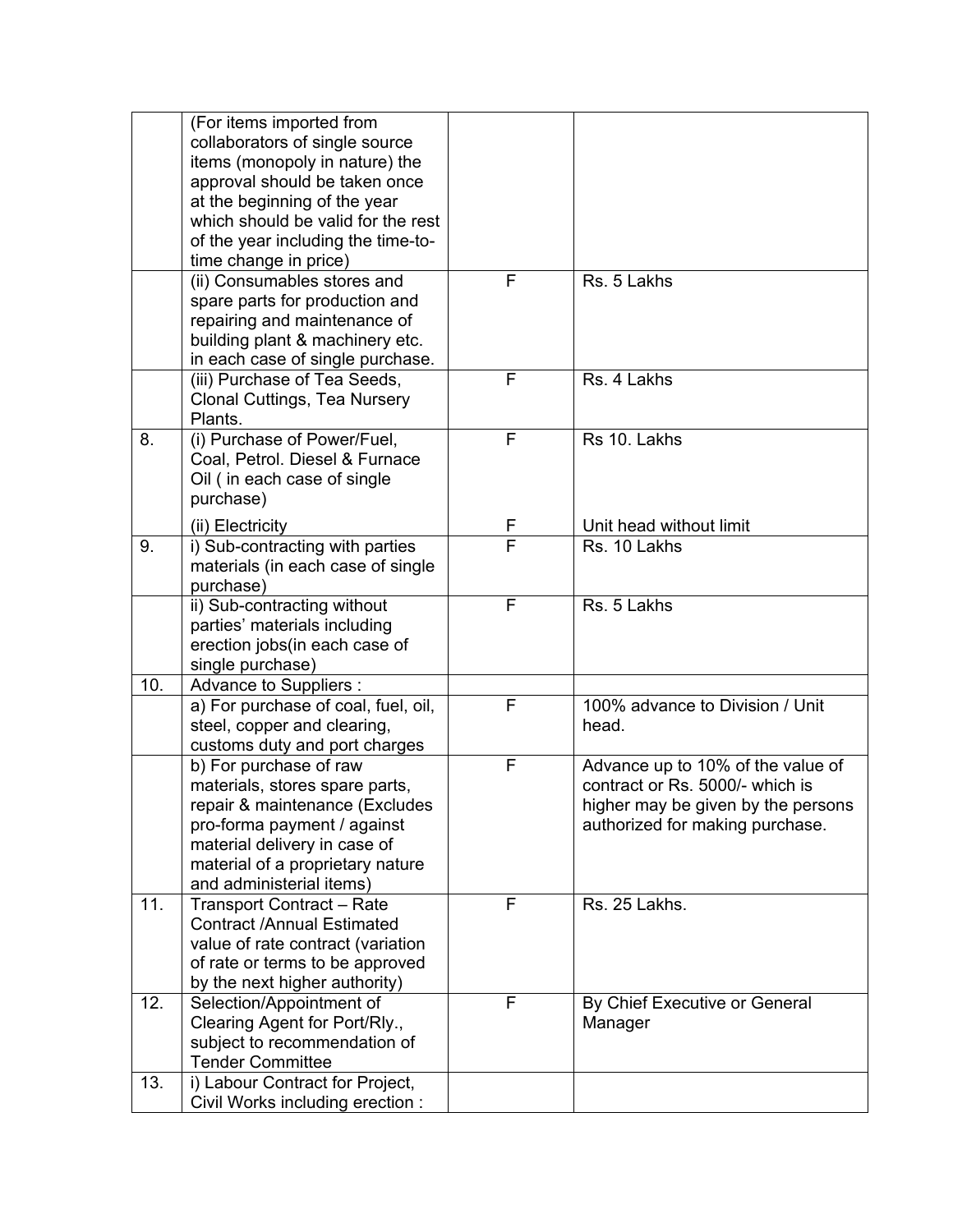|     | (a) With materials;                                  | F            | Rs. 12 lakhs                         |
|-----|------------------------------------------------------|--------------|--------------------------------------|
|     | (b) Without materials;                               | F            | Rs. 6 lakhs                          |
|     |                                                      |              |                                      |
|     | (ii) Any other Contract                              | F            | 1 lakhs<br>Rs.                       |
|     | (iii) Canteen contract per annum                     | F            | 5 lakhs<br>Rs.                       |
|     | per contract                                         |              |                                      |
| 14. | Salaries / Wages                                     | F            | To be approved by Unit Head of       |
|     |                                                      |              | Accounts for disbursement / GM of    |
|     |                                                      |              | the Region in case of Region.        |
| 15. | (A) Salary Advance (Unit Level)                      | $\mathsf F$  | Up to 15 days' salary at any one     |
|     | (to be determined on case to                         |              | time (subject to concurrence of Unit |
|     | case basis & on merit)                               |              | personnel deptt.) repayable in not   |
|     |                                                      |              | exceeding 12 monthly instalments     |
|     |                                                      |              | by Unit head not to below C-2. CE    |
|     |                                                      |              | may approve up to one month's        |
|     |                                                      |              | salary repayable as above in         |
|     |                                                      |              | consultation with the Unit Personnel |
|     |                                                      |              | Deptt.                               |
|     |                                                      |              |                                      |
|     |                                                      |              |                                      |
|     | (B)<br>- Do – (Head Office)                          | F            | Same as above subject to the         |
|     |                                                      |              | concurrence of Corporate Personnel   |
|     |                                                      |              | Deptt.                               |
| 16. | Sanction of Over Time                                | $\mathsf{F}$ | C-2 and above, subject to approval   |
|     |                                                      |              | of Unit/Corporate Personnel deptt.   |
|     |                                                      |              | For Tea Gardens, by Garden           |
|     |                                                      |              | Manager, for Regions by Region       |
|     |                                                      |              | GM.                                  |
| 17. | <b>Bonus</b>                                         | F            | As per Payment of Bonus Act.         |
| 18. | Rent – (per Month)                                   |              |                                      |
|     | For purely temporary warehouse                       |              |                                      |
|     | / godown hiring for a maximum                        |              |                                      |
|     | period of 6 months by CE/GM of                       |              | Not Exceeding Rs. 1 Lakh             |
|     | respective division at a total rent                  |              |                                      |
|     | for the period (refundable                           |              |                                      |
|     | Security Deposit may be paid                         |              |                                      |
|     | subject to concurrent of Chief                       |              |                                      |
|     | Accountant of the respective                         |              |                                      |
|     | division. Agreement in this                          |              |                                      |
|     | regard to be vetted by the Legal                     |              |                                      |
|     | Dept.)                                               |              |                                      |
|     | Any increase in rent/variation of                    |              |                                      |
|     | terms & conditions will require                      |              |                                      |
|     |                                                      |              |                                      |
|     |                                                      |              |                                      |
|     | the approval of the next higher                      |              |                                      |
|     | authority. Renewal of existing                       |              |                                      |
|     | agreements under prevailing                          |              |                                      |
|     | terms/conditions for the                             |              |                                      |
|     | premises under occupation<br>should be done by CE of |              |                                      |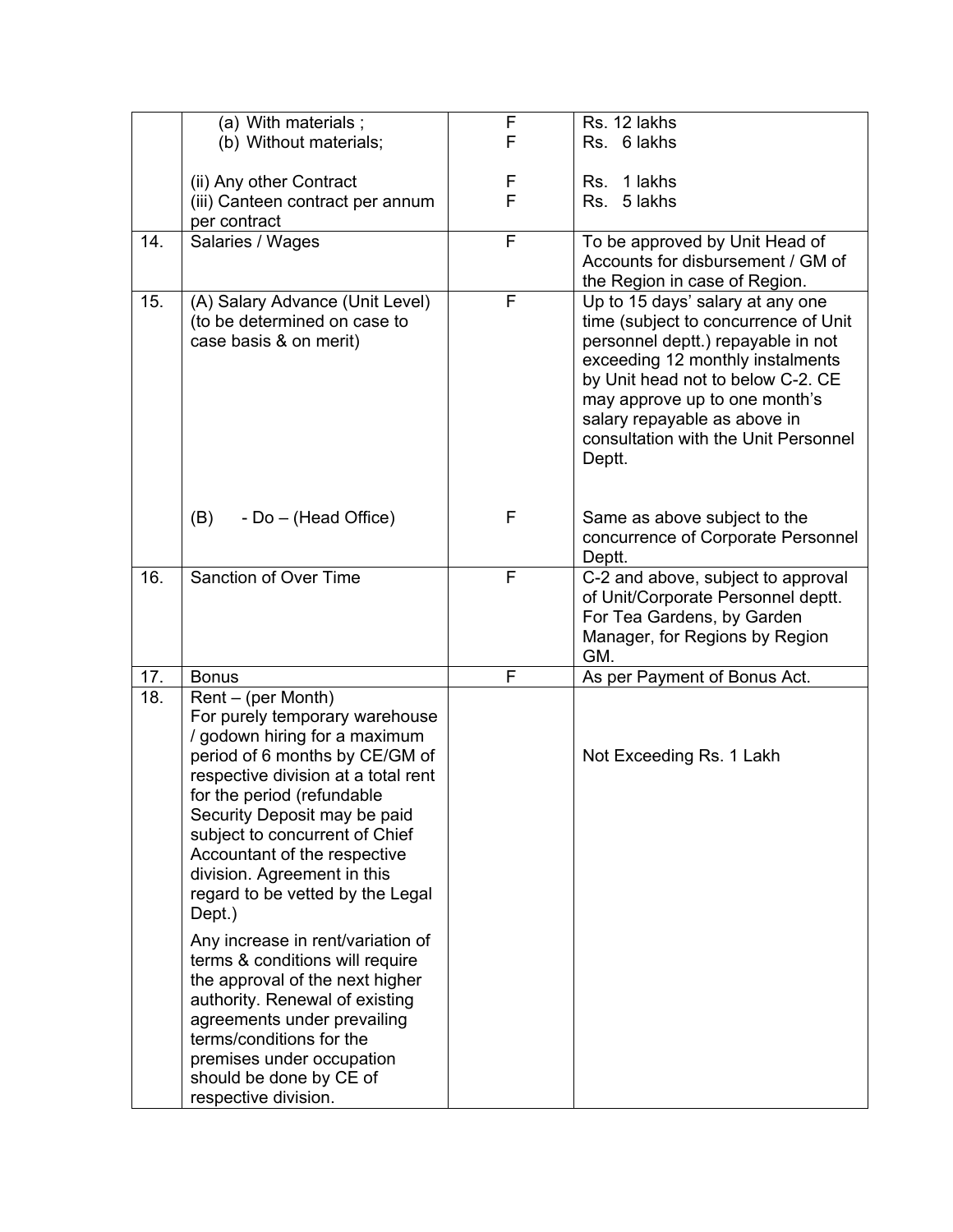| 19. | Purchase of Medicine (other<br>than First Aid)                                                                                                                                                                                                                                  | F            | On recommendation of Medical<br>Officer at the Unit and Consultants<br>at the Tea Estates - where there is<br>no Medical Officer/Consultant at the<br>Unit, the requirement of the routine<br>medicine should be recommended |
|-----|---------------------------------------------------------------------------------------------------------------------------------------------------------------------------------------------------------------------------------------------------------------------------------|--------------|------------------------------------------------------------------------------------------------------------------------------------------------------------------------------------------------------------------------------|
|     |                                                                                                                                                                                                                                                                                 |              | by HO Medical Officer / Consultant.                                                                                                                                                                                          |
| 20. | Rates/Taxes (in case the<br>increase in rate exceeds 15 %<br>per annum, the matter should be<br>referred to Legal Dept)                                                                                                                                                         |              | Rs. 5 Lakhs.                                                                                                                                                                                                                 |
| 21. | Repair/Maintenance (per job)<br>Bldg./Plant & Machinery Motor<br>Car/ Vehicle<br>Furniture / Fittings, Air<br>Conditioners<br>Tractors / Trailors (For Tea<br>Gardens)<br>Note : In case of Tea gardens,<br>the Managers will havethe same<br>authority as that of Dy. GM (D-2) | $\mathsf{F}$ | <b>Rs. 2.50 Lacs</b><br>Rs. 0.30 Lac<br>Rs. 0.10 Lac<br>Rs. 0.50 Lac                                                                                                                                                         |
| 22. | Repair / Renovation of own /<br>rented house or flats                                                                                                                                                                                                                           | F            | As per Rules of the Company- to be<br>approved by Grade "B" and above.                                                                                                                                                       |
| 23. | Car Expenses - Car given for<br>Office & personal use.                                                                                                                                                                                                                          |              | As per Rule of the Company $-$ to be<br>approved by Grade "B" and above.                                                                                                                                                     |
| 24. | After - sale rectification / modi -<br>fication/repair/replacement :                                                                                                                                                                                                            |              |                                                                                                                                                                                                                              |
|     | (i) Outside gurantee period                                                                                                                                                                                                                                                     | F            | Up to Rs. 0.50 lakh                                                                                                                                                                                                          |
|     | (ii) Within gurantee period (per<br>order) subject to 5% of value i.e.<br>original cost of equipment                                                                                                                                                                            | F            | Up to Rs. 2 lakhs                                                                                                                                                                                                            |
| 25. | Insurance - Renewal of existing<br>Policy or undertaking of any new<br>policy                                                                                                                                                                                                   | F            | Not below C-2 level of each<br>Divn/Unit (Concurrence of Chief<br>Accountant of the respective Divn.<br>Will be necessary).                                                                                                  |
| 26. | Excise Duty / Sales Tax /<br>Customs & Other Duties /<br>Levies, taxes, dues, Statutory<br>fee etc.                                                                                                                                                                             | F            | Normal payment by not below C-2<br>(Manaer). In case of penalty,<br>Additional Liabilities, interest<br>aggregating up to Rs. 50,000/- by<br>CE with the concurrence of Finance<br>Controller.                               |
| 27. | Demurrage / Wharfage (per<br>case) or excess / additional port<br>rent.                                                                                                                                                                                                         | F            | Chief Executive/GM of the Region<br>for Unit Head                                                                                                                                                                            |
| 28. | (a) Legal Expenses(per bill) -<br>(for initiating legal actions,<br>approval from the concerned<br>Director would be required)<br>(b) For obtaining legal opinion<br>(per bill)                                                                                                 |              | Rs. 20,000/-<br>Rs. 20,000/-                                                                                                                                                                                                 |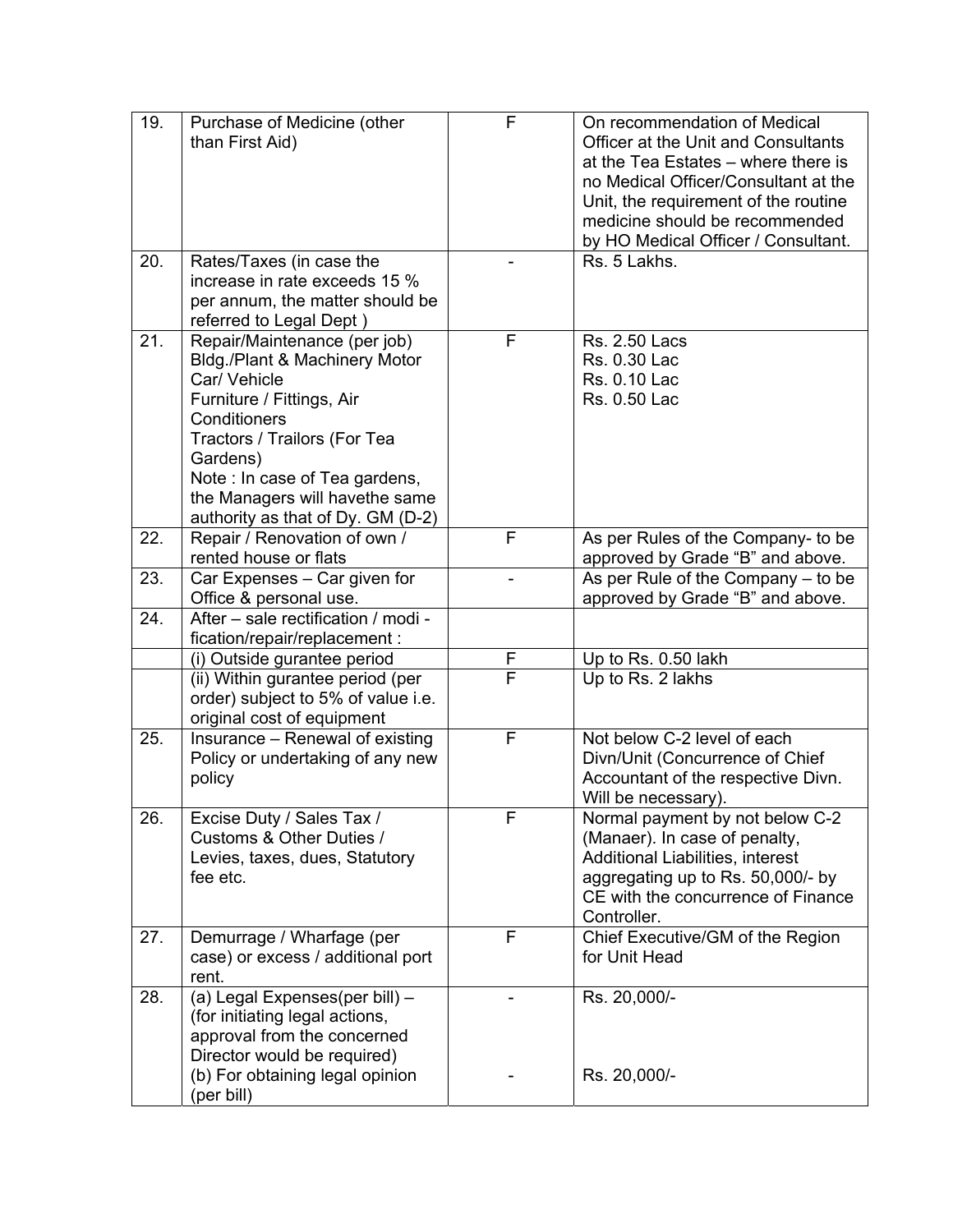| 29.        | Sanction of expenses for<br>postage, telephone, telex, non-        |   | <b>Without limit</b>                                                                |
|------------|--------------------------------------------------------------------|---|-------------------------------------------------------------------------------------|
|            | judicial stamp paper etc.(per<br>case)                             |   |                                                                                     |
| 30.        | Printing & Stationary (per order)<br>including Computer stationary |   | Rs. 60,000/-                                                                        |
| 31.        | Research & development<br>Expenses (per case or project)           | F | Up to rs. 50,000/-<br>(in case of Capital Expenditure<br>normal procedure should be |
|            |                                                                    |   | followed)                                                                           |
| 32.        | Advertisement-<br>(a) Tenders / Notice in                          |   | Up to Rs. 30,000/-                                                                  |
|            | Newspaper (per insertion)<br>(b) Sales Conference Exp. (per        | F | Up to Rs. 50,000/-                                                                  |
|            | case)                                                              |   |                                                                                     |
|            | (c) Gift Items - Expenditure to<br>be restricted as per I.T. Act.  | F | Up to Rs. 10,000/-(per annum per<br>Division)                                       |
| 33.        | Advertisement to Souvenir,<br>Journals (per insertion) (subject    |   | Rs. 5,000/-                                                                         |
|            | to clearance of PR/Publicity Cell)                                 |   |                                                                                     |
| 34.        | Newspaper, Books, periodicals,<br>journals, magazines (Maximum     |   | Up to Rs. 25,000/- by CE<br>Up to Rs. 10,000/- by Unit / Dept.                      |
|            | amount per annum per Unit)                                         |   | head.                                                                               |
| 35.        | Sanction of Inland Tour /<br><b>Traveling Expenses.</b>            |   | (i) Not below the rank of D-1 (Sr.<br>Manager) or Unit head as per rule of          |
|            |                                                                    |   | the Company                                                                         |
|            |                                                                    |   | (ii) Not below Divisional In-Charge for<br>each respective branch                   |
|            |                                                                    |   | (iii) Garden Managers at Tea                                                        |
| 36.        | Sanction for hire of car                                           |   | Gardens<br>Rs. 15,000/-                                                             |
|            | (including fuel)/taxi and other                                    |   |                                                                                     |
|            | traveling expenses (per case)<br>Note : In case of Tea gardens,    |   |                                                                                     |
|            | the Managers will have the<br>same authority as that of DGM        |   |                                                                                     |
|            | $(D-2)$                                                            |   |                                                                                     |
| 37.        | <b>Granting of Tour Advance</b><br>(excluding fare)                |   | Rs. 15,000/-<br>CE may approve any                                                  |
|            |                                                                    |   | variation/relaxation fro T.A. Rules in                                              |
|            |                                                                    |   | extraneous circumstances. Financial<br>concurrence of Chief Accountant /            |
|            |                                                                    |   | Unit Accountant and will be                                                         |
|            |                                                                    |   | necessary. Up to Rs. 2000/- by Tea<br>Garden Managers (Not below Grade              |
|            |                                                                    |   | $C-2)$                                                                              |
| 38.<br>39. | Foreign Telex & trunkcall<br>For other certificates of Auditors    | ۳ | Asst. General Manager and above.<br>Up to a fee of Rs. 5000/- by                    |
|            |                                                                    |   | <b>Financial Controller.</b>                                                        |
|            |                                                                    |   |                                                                                     |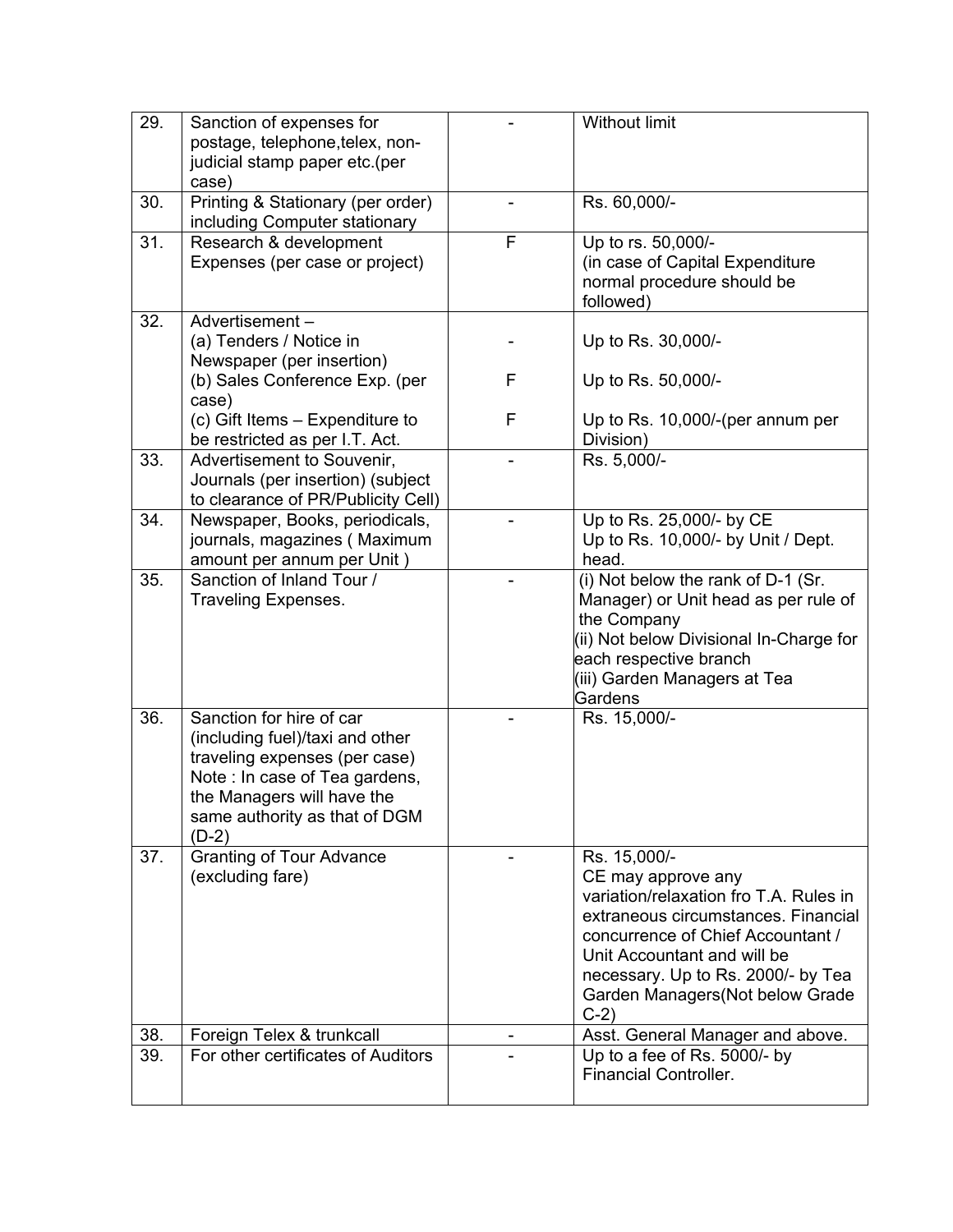| 40. | (i) Certification by Chartered                                         |              | Fee not exceeding Rs. 1000/- by                 |
|-----|------------------------------------------------------------------------|--------------|-------------------------------------------------|
|     | Accountants, Cost Accountants,                                         |              | <b>Head of Accounts at Unit</b>                 |
|     | <b>Practicing Company Secretary</b>                                    |              | Fee not exceeding Rs.2000/- by                  |
|     |                                                                        |              | Chief Accountant of respective                  |
|     |                                                                        |              | Divisions.                                      |
|     |                                                                        |              | Above Rs.2000/- and upto                        |
|     |                                                                        |              | Rs.5000/- by Financial Controller /             |
|     |                                                                        |              | Company Secretary.                              |
|     | (ii) Obtaining Technical                                               |              | Up to Rs. 5000/- by CE of                       |
|     | Certificates                                                           |              | respective Divns.                               |
|     |                                                                        |              | Upto Rs. 1500/- by Unit Head                    |
| 41. | Expenses for :-                                                        | F            | Up to Rs.50,000/-                               |
|     | (i) Subscription to Trade/Industry                                     |              |                                                 |
|     | Association, Professional bodies                                       |              |                                                 |
|     | (Per annum per case)                                                   |              |                                                 |
|     | (ii) Other subscription (in case of                                    | F            | Rs. 4,000/-                                     |
|     |                                                                        |              |                                                 |
|     | Tea Gardens, the Manager will                                          |              |                                                 |
| 42. | have the authority of D-2 level)<br>Misc. Expenditure (per case)       | $\mathsf{F}$ | Up to Rs. 4,000/-                               |
|     |                                                                        |              | (C-1 up to Rs.500/-)                            |
|     |                                                                        |              | (B up uo Rs. 200/-)                             |
|     |                                                                        |              | For Tea Garden:                                 |
|     |                                                                        |              |                                                 |
|     |                                                                        |              | Manager/Actg.Manager up to                      |
|     |                                                                        |              | Rs.2000/- (per case)                            |
| 43. | Credit Notes(in each case)-                                            |              |                                                 |
|     | a) errors, omissions, mistakes in<br>rates / calculation and on return |              | By Chief Accountant of respective<br>Divisions. |
|     |                                                                        |              |                                                 |
|     | of materials when documents                                            |              |                                                 |
|     | sent through bank                                                      |              |                                                 |
|     | b) For other reasons                                                   | F            | Rs. 20,000/-                                    |
|     |                                                                        |              |                                                 |
|     | c) Tea samples to brokers                                              |              | As per trade norm by Garden                     |
|     |                                                                        |              | Manager.                                        |
|     |                                                                        |              | Above trade norm by CE.                         |
|     |                                                                        |              |                                                 |
|     | d) Complimentary issue of tea                                          |              | Up to 5 KGs per garden or issue by              |
|     |                                                                        |              | Garden Manager and above.                       |
| 44. | Write off of stock shortage at                                         | F            | Up to 0.1% of yearly consumption                |
|     | Unit Adjustment of                                                     |              | (based on last year's consumption)              |
|     | shortage/excess (net)                                                  |              | subject to monetary limit of                    |
|     |                                                                        |              | Rs.50,000/- to be approved by CE.               |
| 45. | Rectification entries for stock                                        | F            | <b>Chief Accountant of respective</b>           |
|     | Adjustment                                                             |              | Divisions not below the rank of D-1.            |
| 46. | Handling / Evaporation Loss :-                                         |              |                                                 |
|     | (i) In case of Normal Loss                                             | F            | Not below the rank of C-2                       |
|     | (ii) In case of Abnormal Loss                                          | F            | To be decided upon by the CE of                 |
|     | (List of materials in this regard                                      |              | respective Divisions.                           |
|     | indicating normal loss to be                                           |              |                                                 |
|     | prepared in advance.)                                                  |              |                                                 |
|     |                                                                        |              |                                                 |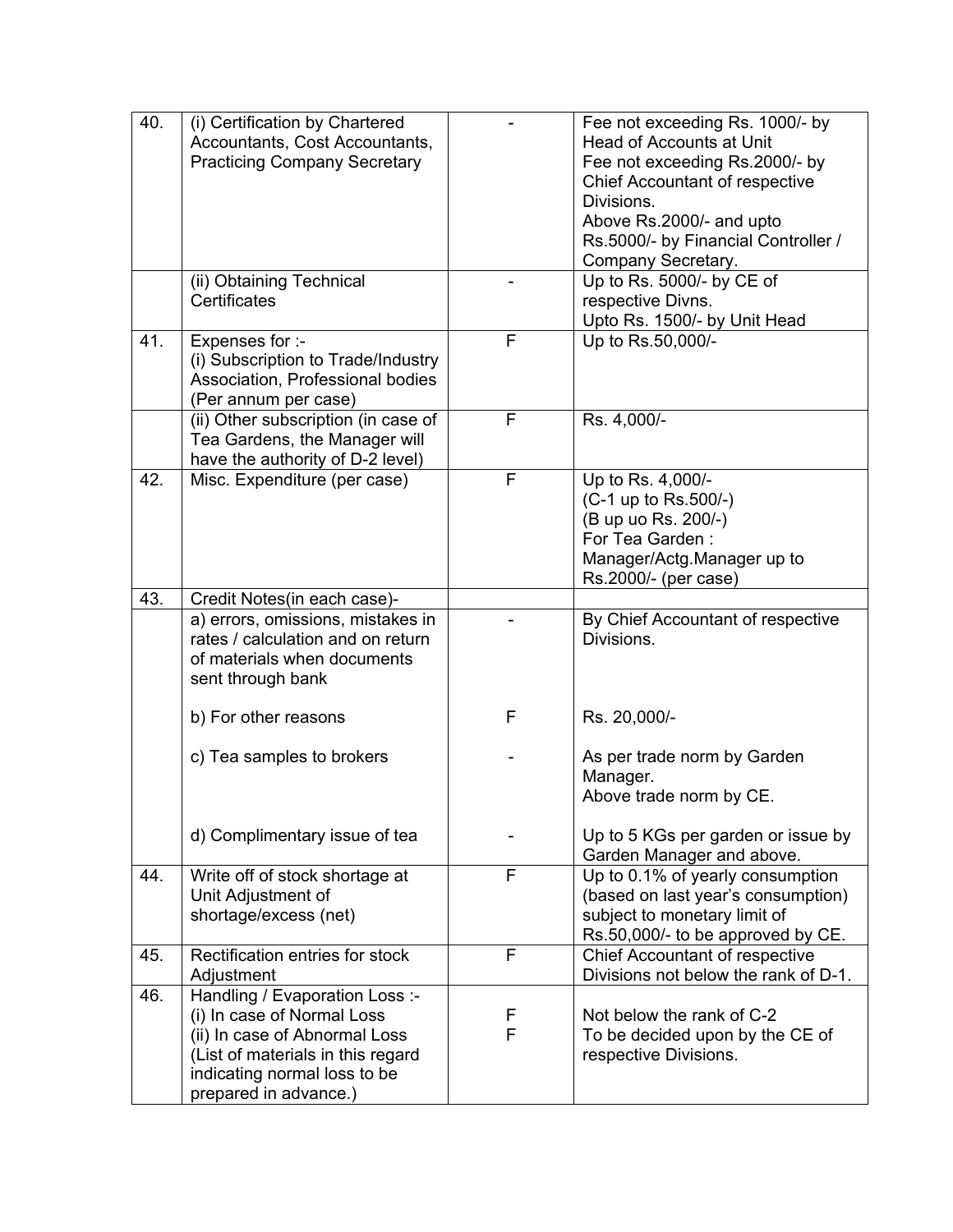| 47. | Stock shortage of Food Stuff at<br>Tea Gardens.                                                                                                                                                                                        | F | Up to 3%                                                                               |
|-----|----------------------------------------------------------------------------------------------------------------------------------------------------------------------------------------------------------------------------------------|---|----------------------------------------------------------------------------------------|
| 48. | Reduce/waive liquidated<br>damages & penalty on purchase                                                                                                                                                                               |   |                                                                                        |
|     | a) Extension of time for delivery /<br>execution in respect of<br>purchases and contracts                                                                                                                                              | F | One step above and level                                                               |
|     | b) In case of Capital Assets for<br>Projects<br>(In case of any loss incurred on<br>the contract, the financial<br>implications thereof to be<br>examined and clearance of next<br>higher authority to be obtained)                    | F | One step above the level as per<br>DoP.                                                |
| 49. | Write back of liabilities &<br>provisions                                                                                                                                                                                              | F | Up to Rs.2 lacs in each case by the<br><b>Chief Accountant</b>                         |
| 50. | Statutory contribution - PF, ESI<br>and others                                                                                                                                                                                         |   | Not below the rank of Grade B                                                          |
| 51. | Contribution to various funds viz.<br>Gratuity, Pension & others<br>(Trustee managed funds)                                                                                                                                            |   | Chief Accountant of each Divn. For<br><b>General Division Financial</b><br>Controller. |
| 52. | Difference between<br>manufactured and saleable Tea                                                                                                                                                                                    | F | Up to 3% by CE                                                                         |
| 53. | Deputation of employees to<br>training, seminar etc., course fee<br>in each case ( to be routed<br>through HRD Section of Admin.<br>Dept.; in case of Staff &<br>workers, it should be routed<br>through Corporate Personnel<br>Dept.) |   | Up to Rs. 10,000/-                                                                     |
| 54. | <b>Entertainment Expenses for</b><br>Company's Guests (in each<br>case)                                                                                                                                                                |   | Up to Rs. 3,000/-                                                                      |
| 55. | <b>Medical Advance</b>                                                                                                                                                                                                                 | F | Up to Rs. 3,000/-                                                                      |
| 56. | Sanction for Employees' Welfare<br>(in each case)                                                                                                                                                                                      | F | Up to Rs. 10,000/-                                                                     |
| 57. | Sanction of leave/LTC<br>encashment, reimbursement of<br>LTC (subject to leave being<br>approved by the sanctioning<br>authority)                                                                                                      |   | As per Rules of the Company. Not<br>below the level of Grade B.                        |
|     | In case of Tea Gardens                                                                                                                                                                                                                 |   | By the Manager/Acting Manager                                                          |
| 58. | Reimbursement of expenses in<br>respect of other benefits /<br>amenities                                                                                                                                                               | F | As per Rules of the Company - not<br>below the rank of Grade C-2                       |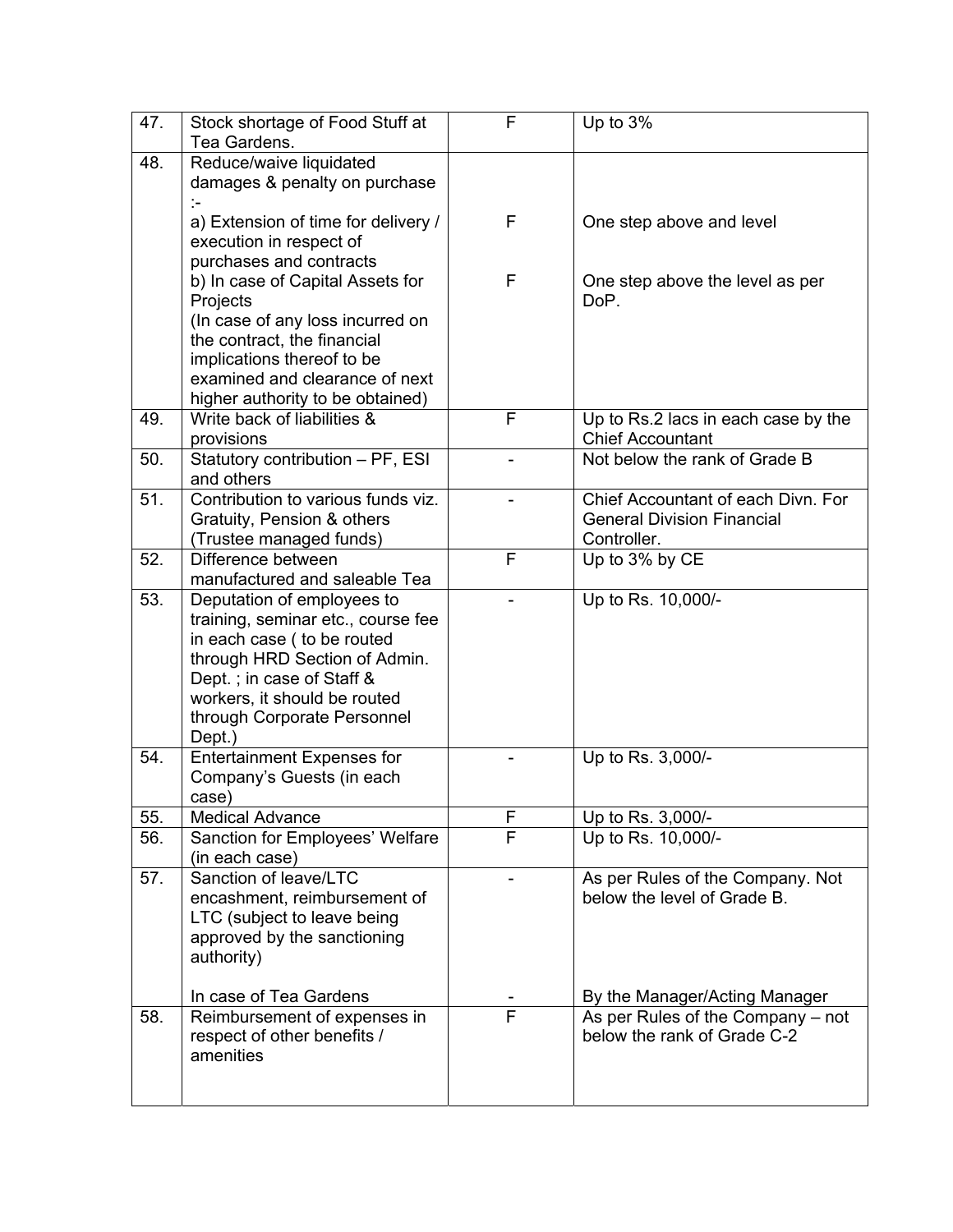| 59. | Soft furnishings of Tea Garden<br>Bungalows, Company's Flats /<br>Buildings (replacement of<br>curtains, cushions etc.)   | F | $CE$ – per flat/building up to Rs.<br>25,000/- per annum within the<br>approved budget. |
|-----|---------------------------------------------------------------------------------------------------------------------------|---|-----------------------------------------------------------------------------------------|
| 60. | Personal Telephone used for<br>official excluding rental                                                                  | F | Up to Rs. 3,000/-                                                                       |
| 61. | Security Deposit with customers,<br><b>Authorities</b>                                                                    | F | Up to 5% of the Order value by CE                                                       |
| 62. | <b>Guest House Expenses (Daily</b><br>basis) Food / provision / stores &<br>others                                        |   | Rs. 5,000/-                                                                             |
| 63. | Testing fees (non-recoverable)<br>per item                                                                                |   | Up to Rs. 1.00 Lac                                                                      |
| 64. | Material loan given with deposit<br>of value of materials                                                                 | F | By chief Executive                                                                      |
| 65. | Patty Cash payment for :-<br>i) Local conveyance<br><b>Printing &amp; Stationery</b><br>ii)<br>iii) Misc. tiffin expenses | F | By Department Head.                                                                     |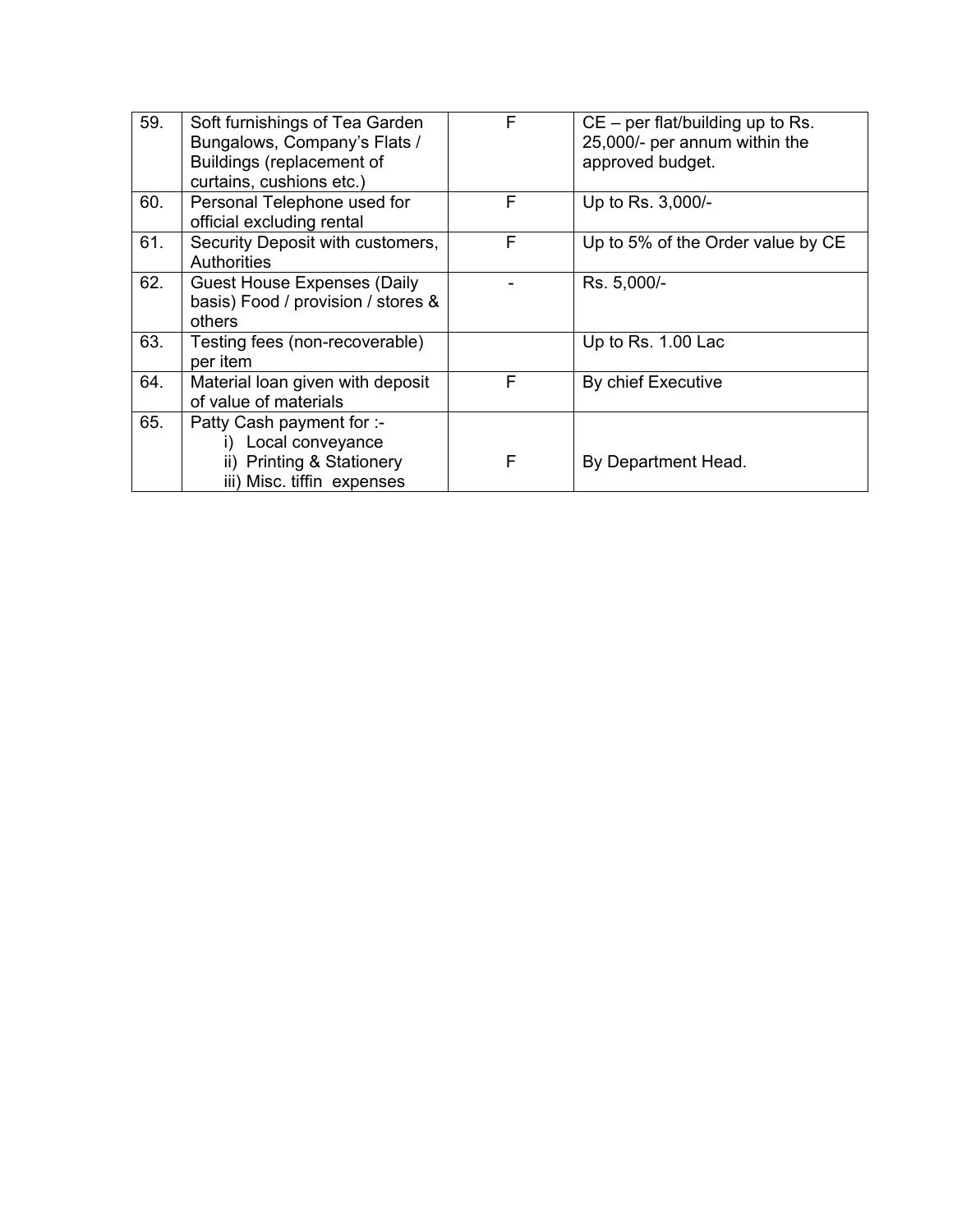### **ANDREW YULE & COMPANY LIMITED**

#### **Powers of Chief Executive (Incumbents Grade – "F")**

Subject to the provisions of the Companies Act, 1956, Memorandum and Articles of Association of the Company, guidelines framed by the Central Government, Codes, Rules, Regulations and policies prescribed by the Board of Directors / Committee of the Board of Directors of the Company from time to time and subject to the budget provisions, Chief Executive of the Division shall have powers to deal with the following matters and sanction expenditure thereon in addition the power as are exercisable earlier :

| SI.              | Description                                                                                                                                                                                                                                        | Financial   |                                                                                                                                                                                                                             |
|------------------|----------------------------------------------------------------------------------------------------------------------------------------------------------------------------------------------------------------------------------------------------|-------------|-----------------------------------------------------------------------------------------------------------------------------------------------------------------------------------------------------------------------------|
| No.              |                                                                                                                                                                                                                                                    | Concurrence |                                                                                                                                                                                                                             |
| $\overline{1}$ . | Capital expenditure authorization                                                                                                                                                                                                                  | F           | Up to a limit of Rs. 25 lakhs in<br>each case and also where the<br>expenditure exceeds 10% of<br>the<br>Capital<br>Expenditure<br>Authorization but is within the<br>budget of the Division.                               |
| 2.               | Sanction reallocation of Capital<br>expenditure                                                                                                                                                                                                    | F           | Within the budget provision of<br>the Division jointly with Chief<br>Executive of the Division.<br>(Inter-Divisional<br>reallocation<br>within the overall budget of the<br>Company by Chairman<br>&<br>Managing Director.) |
| 3.               | Acceptance of Order/Agreement<br>for sales                                                                                                                                                                                                         | F           | Up to Rs. 10 crores in each<br>case.                                                                                                                                                                                        |
| 4.               | Private sale of tea                                                                                                                                                                                                                                |             | Up to Rs 10% of saleable<br>production per contract per<br>garden.                                                                                                                                                          |
| 5.               | Sale of scrap                                                                                                                                                                                                                                      | F           | Up to Rs.10 lakhs at any one<br>time.                                                                                                                                                                                       |
| 6.               | obsolete<br>Disposal<br>of<br>$\prime$<br>unserviceable stores                                                                                                                                                                                     | F           | Up to a book value of Rs. 1<br>lakh per item                                                                                                                                                                                |
| 7 <sub>1</sub>   | Stock clearance / distress sale /<br>of defective stock                                                                                                                                                                                            | F           | Up to Rs. 1 lakh of book value<br>at any one time.                                                                                                                                                                          |
| 8.               | Trade Discount to<br>dealers<br>customers for standard products<br>included in 3B                                                                                                                                                                  | F           | Full power                                                                                                                                                                                                                  |
| 9.               | Purchase<br>materials,<br>of<br>raw<br>bought out items, components,<br>loose tools, consumable stores<br>and spares, tea seeds, plant &<br>machinery, award of contract<br>forming a component of a project,<br>clonel outing, tea nursery plant, | F           | Up to a limit of Rs. 1 crore for<br>each item in each case subject<br>approved<br>purchase<br>to<br>procedure.                                                                                                              |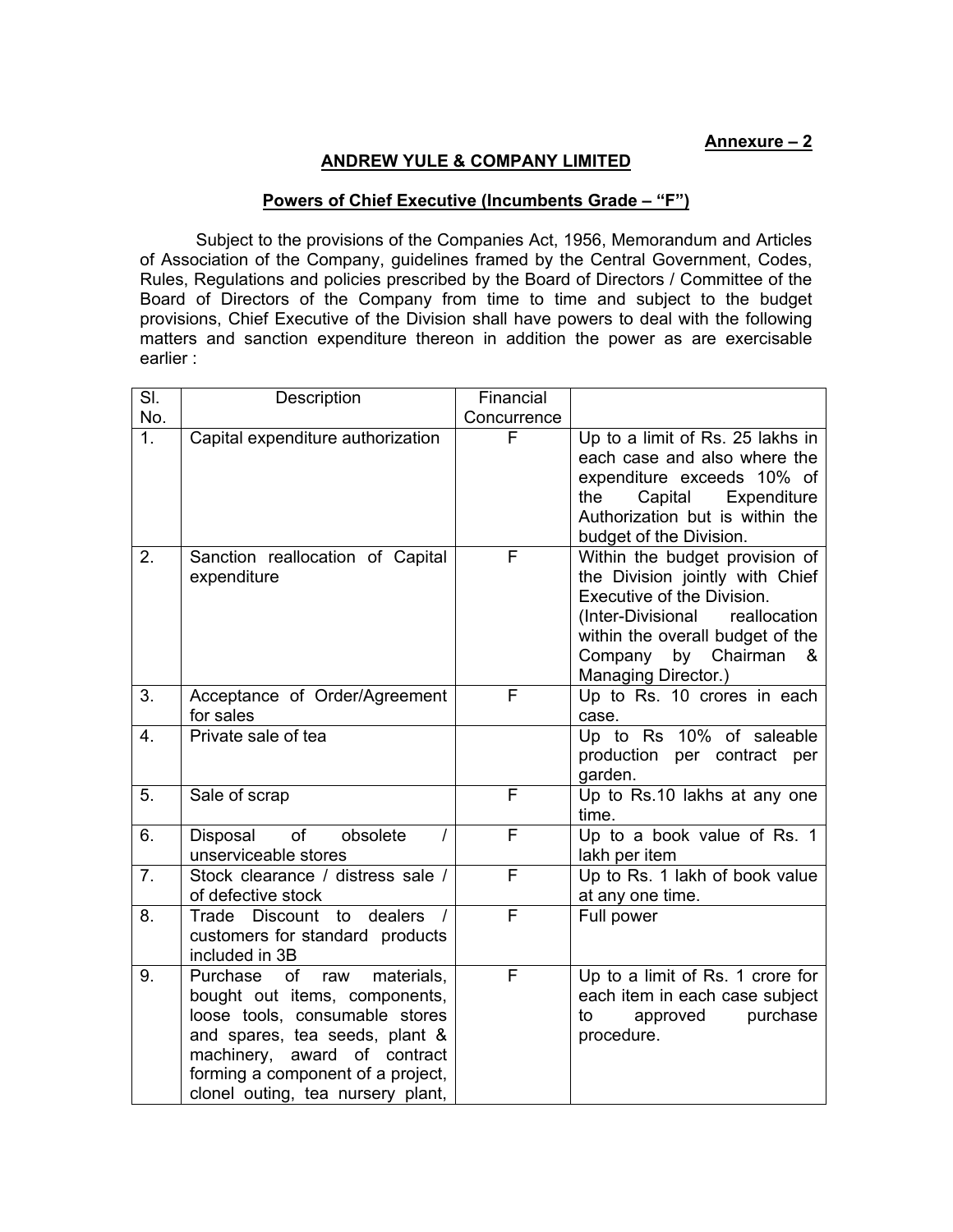|     | electricity power and<br>fuel,                                        |   |                                   |
|-----|-----------------------------------------------------------------------|---|-----------------------------------|
|     | contract and sub-contract etc.                                        |   |                                   |
| 10. | for<br>Advance<br>suppliers<br>to                                     |   | Up to 20% of the value subject    |
|     | purchase, repairs, maintenance                                        |   | to a limit of Rs.10 lakhs in each |
|     | etc. without bank gurantee                                            |   | case.                             |
| 11. | and<br>Repair /<br>maintenance                                        | F |                                   |
|     | awarding contract therefore :                                         |   |                                   |
|     | (i) Buildings, plant, machinery etc.                                  |   | Up to Rs. 20 lakhs in each        |
|     |                                                                       |   | case                              |
|     | (ii) Motor cars, vehicles, tractors,                                  |   | Up to Rs. 1.00 in each case       |
|     | trailers, furniture and fittings, air                                 |   |                                   |
|     | conditioners                                                          |   |                                   |
|     | (iii) Company's houses/flats                                          |   | Up to Rs. 1.50 lakh in each       |
|     | owned and / or hired                                                  |   | case                              |
| 12. | rectifications<br>After<br>sales                                      | F |                                   |
|     | modifications / repairs / free<br>replacement :                       |   |                                   |
|     | (i) Within gurantee period                                            |   | Up to Rs 3 lakhs per contract     |
|     | (ii) Outside gurantee period                                          |   | Up to Rs. 1 lakh per contract     |
| 13. | Sanction of demurrage, wharfage                                       | F | Full powers                       |
|     | and other charges                                                     |   |                                   |
| 14. | Advertisement for tender, notices                                     | F | Full powers                       |
| 15. | Purchase of books, periodicals,                                       |   | Full powers                       |
|     | journals, magazines and other                                         |   |                                   |
|     | publications                                                          |   |                                   |
| 16. | Sanction of inland tour, advance                                      |   | Full powers                       |
|     | therefore, traveling expenses,                                        |   |                                   |
|     | variation from TA Rules, hire of                                      |   |                                   |
|     | car/taxi on official business                                         |   |                                   |
| 17. | Sanction of employee advance                                          | F | Up to Rs. 10,000/- in each        |
|     | other than inland tour advance.                                       |   | case.                             |
| 18. | Fees for obtaining certificates                                       | F | Up to Rs. 25,000/- in each        |
|     | Auditors,<br>Chartered<br>from                                        |   | case.                             |
|     | Accountants, Cost Accountants,                                        |   |                                   |
|     | practicing Company Secretaries,<br>technical and other professionals. |   |                                   |
| 19. | Appointment of Consultants                                            | F | Up to Rs. 50,000/- in each        |
|     | Architects                                                            |   | case.                             |
| 20. | <b>Issue of Credit Notes</b>                                          | F | Up to Rs. 5 Lakhs                 |
| 21. | Adjustment of Stock shortage /                                        | F | Up to Rs. 20,000/- per annum      |
|     | excess revealed on verification                                       |   | per item.                         |
| 22. | Stock shortage of foodstuff at Tea                                    | F | Up to $5%$                        |
|     | Gardens.                                                              |   |                                   |
| 23. | Nomination<br>of<br>employees<br>to                                   |   | Full powers.                      |
|     | training, seminar etc.                                                |   |                                   |
| 24. | Entertainment<br><b>Expenses</b><br><b>on</b>                         | F | Up to Rs 7,500/- in each case.    |
|     | Company's business                                                    |   |                                   |
| 25. | Payment of advance for medical                                        | F | Up to Rs. 10,000/- in each        |
|     | expenses                                                              |   | case.                             |
|     |                                                                       |   |                                   |